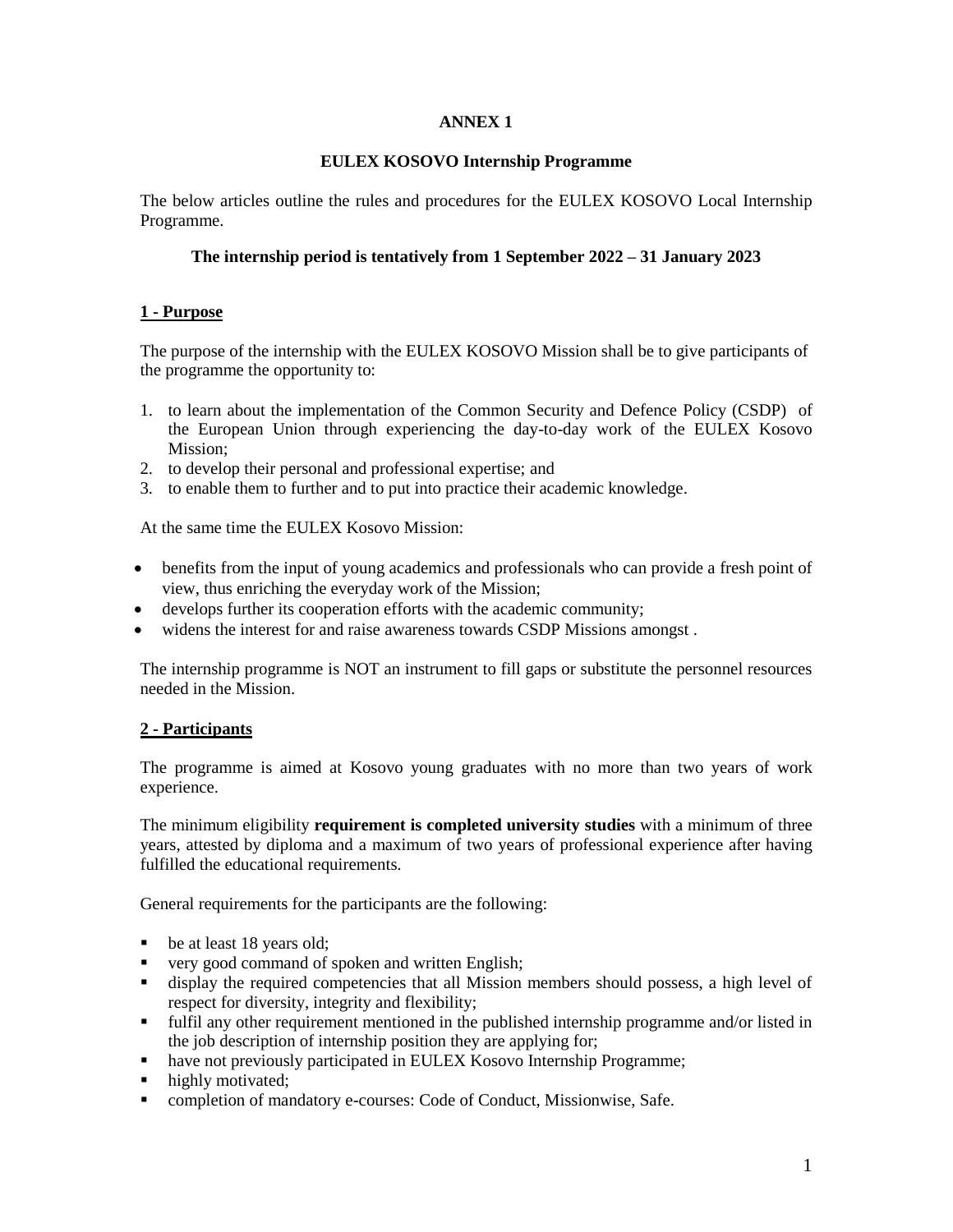Admission to an internship shall not entitle interns to future employment or give them priority to be recruited for any of the positions in EULEX KOSOVO. Furthermore, no application as contracted staff should be allowed during the internship and within 6 months of its termination.

# **3 - Application procedure**

The internship positions will be launched on the EULEX KOSOVO website.

Further documentation is not required for the initial application. References can be sought by the selection panel if needed.

## **4 - Selection**

Candidates considered to be most suitable will be short-listed and interviewed by video call, before the final selection is made. The assessment will be complemented by a written test.

## **5 - Administrative arrangements prior and upon deployment**

### **Prior to deployment, the interns have to present:**

- a copy of valid National ID Card;
- certificate from the Municipal Court in the area of residence, stating no prior criminal conviction (s);
- Residence in Kosovo;
- a copy of the University degree or equivalent;
- proof of employment, if applicable;
- The duly completed EULEX Mission Pre-employment Medical Examination form, together with the required supporting documentation, to be submitted to Medical Unit.

## **On entry to the Mission the interns shall "check-in", including:**

- Register in the Personnel Database;
- Sign a Confidentiality Acknowledgement form;
- Obtain intern's ID:
- Be provided with an official email account;
- Participate in the Induction Training.

### **6. – Working hours/leave entitlements**

- Interns shall have the same working hours as EULEX KOSOVO staff;
- Interns earn two days of leave per completed month of internship, counting from the start of the internship contract.

### **7 - Access to working premises and assets**

It is the receiving office's/supervisor's responsibility to ensure that the intern has an appropriate working place, desk, chair, lamp, computer, radio and phone.